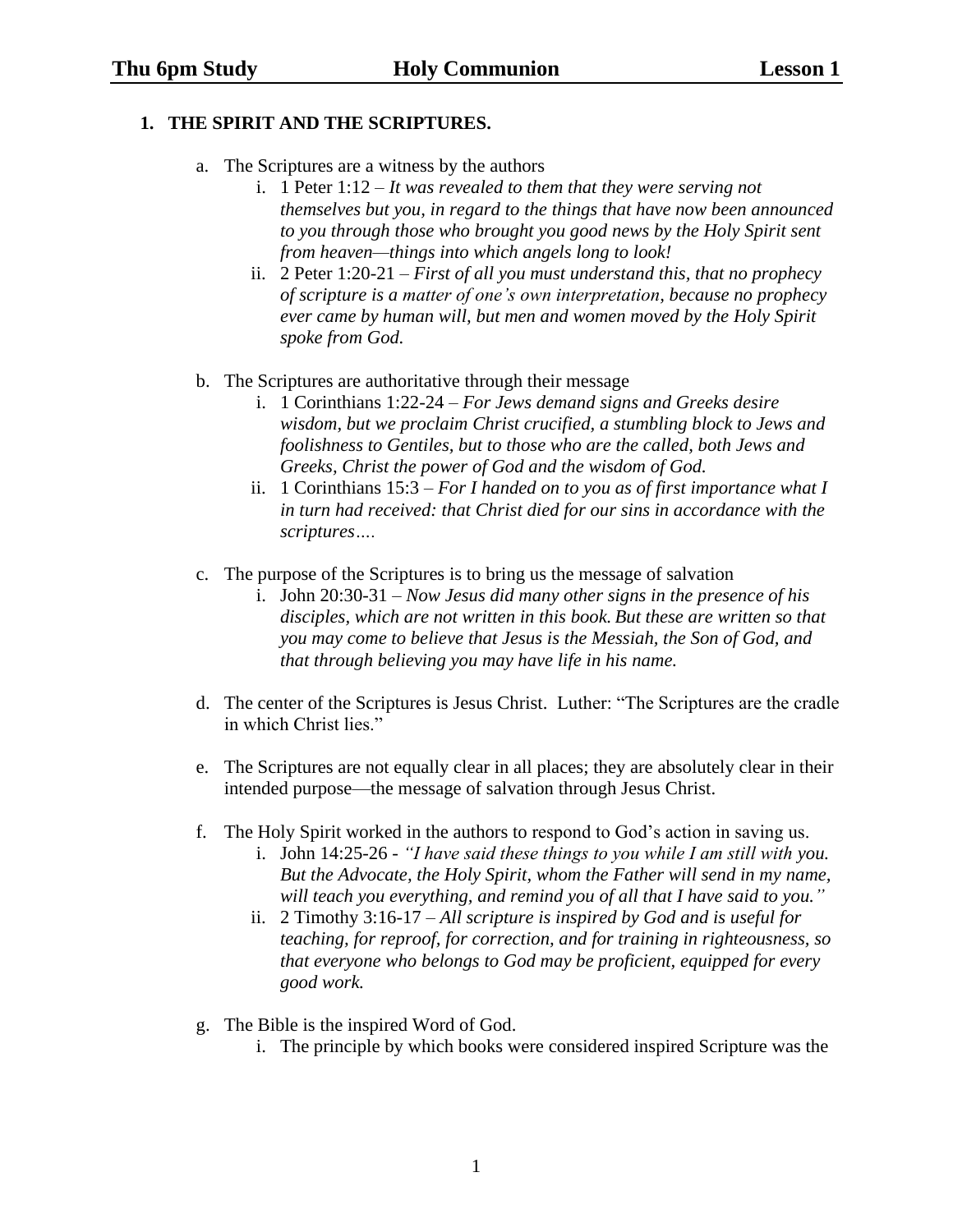Christological principle—what teaches Christ and salvation through Him.

- ii. Use by the church also played a role in establishing the canonical books.
- iii. We believe the Holy Spirit was active in the writing and selection of the books and letters that now form the Bible.
	- 1. Canon (comes from an Egyptian word meaning a reed used for measuring OR rule) – OT finalized by the Council of Jamnia (AD 90-100) and NT finalized by  $4<sup>th</sup>$  Century by the time of the Council of Nicea
- iv. "Inspired" means that we believe the Holy Spirit worked through the authors to bring us all we need to know about our salvation.
	- 1. The Word's authority is not finally dependent on our intellectual belief. The Spirit works through it. (Example: Prayer is a twoway conversation with God that is begun by God's Word.)
- v. The means of grace (Holy Baptism, Holy Communion, the written Word, and the preached Word) are the means by which the Holy Spirit reaches people and works faith in them. It is in the use of the Word that we experience its power.

## **2. THE SACRAMENTS.**

- a. It would be strange if God achieved our salvation through Christ and then provided no means for distributing the benefits.
- b. What makes a "sacrament"?
	- i. *Sacramentum* is a Latin word (not found in the Bible) which translates *mysterion* in the Greek.
		- 1. 1 Corinthians 4:1-2 *Think of us in this way, as servants of Christ and stewards of God's mysteries. Moreover, it is required of stewards that they be found trustworthy.*
	- ii. There are two ways to define a sacrament.
		- 1. Use a philosophical definition.
		- 2. Begin with the ordinances God has given us and commanded us to use. This is the Biblical approach.
	- iii. A sacrament has 3 characteristics.
		- 1. Instituted by God. God established and commanded us to observe these actions.
		- 2. Sacraments promise and give God's grace, the forgiveness of sins.
		- 3. Visible elements are involved. In baptism, water is involved; in the Lord's Supper bread and wine are used.
- c. The sacraments are the means God established for giving and distributing the benefits of Christ's death and resurrection.

## **3. HOW MANY SACRAMENTS ARE THERE?**

a. Roman Catholics recognize seven sacraments. Note: A sacrament for the Roman